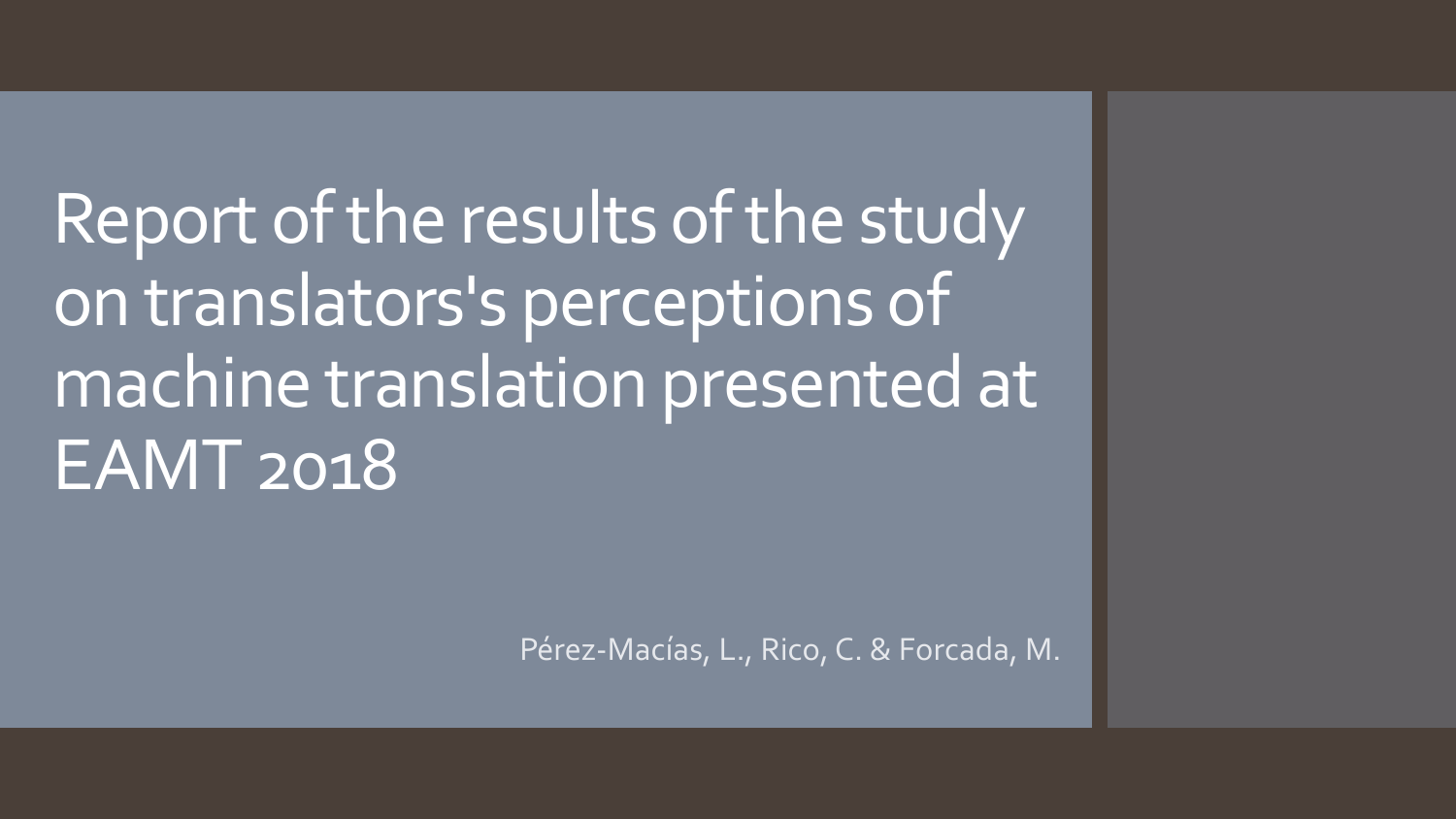#### **Introduction**

This report highlights the most significant results of a survey belonging to an EAMT study on translators' perceptions of machine translation. The aim of this research is to gain a better understanding of the different aspects involved when translation professionals work with machine translation. The survey was active for two months. A sample of 122 subjects took part in the study.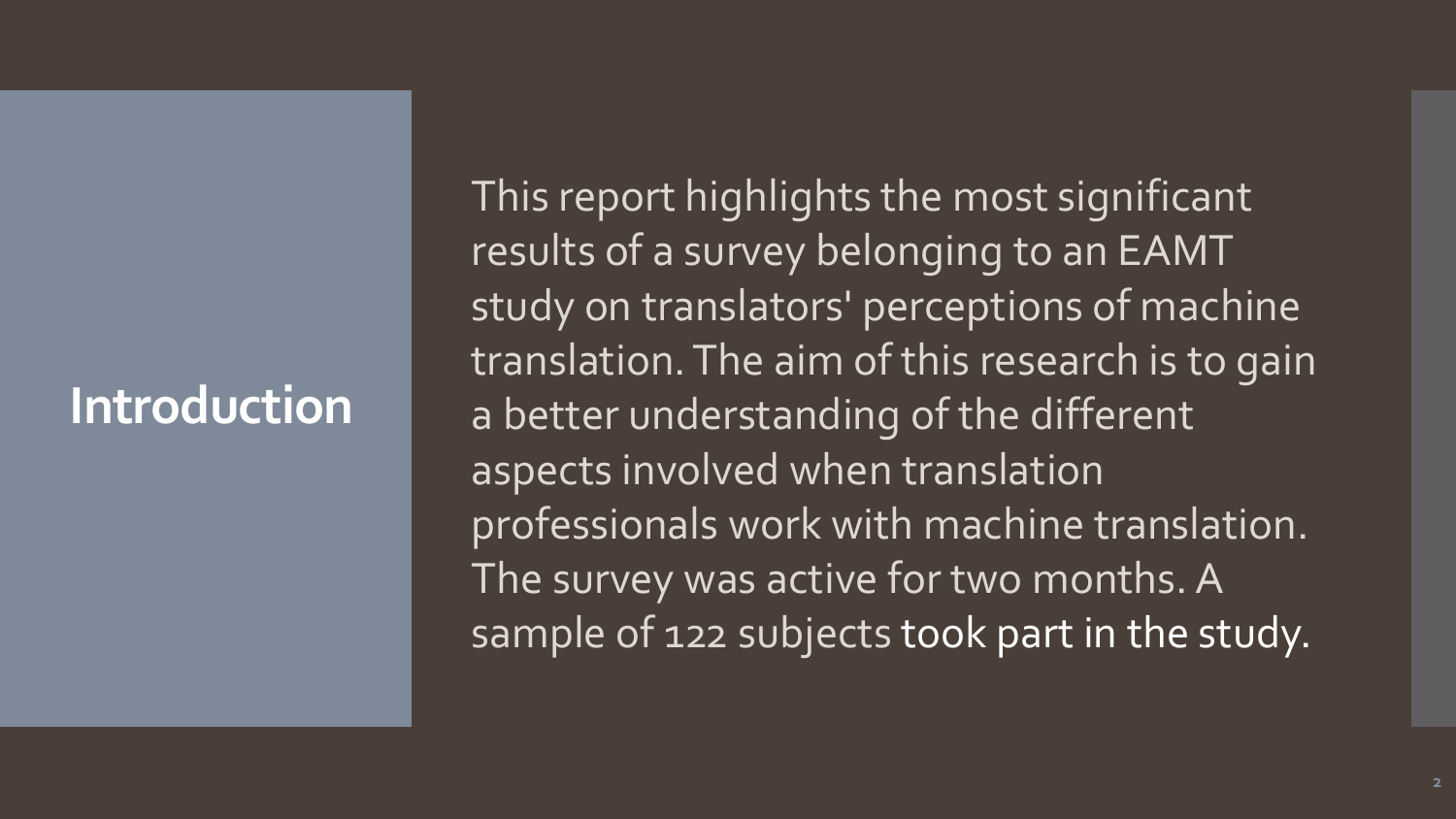## **A) RESPONDENTS PROFILE**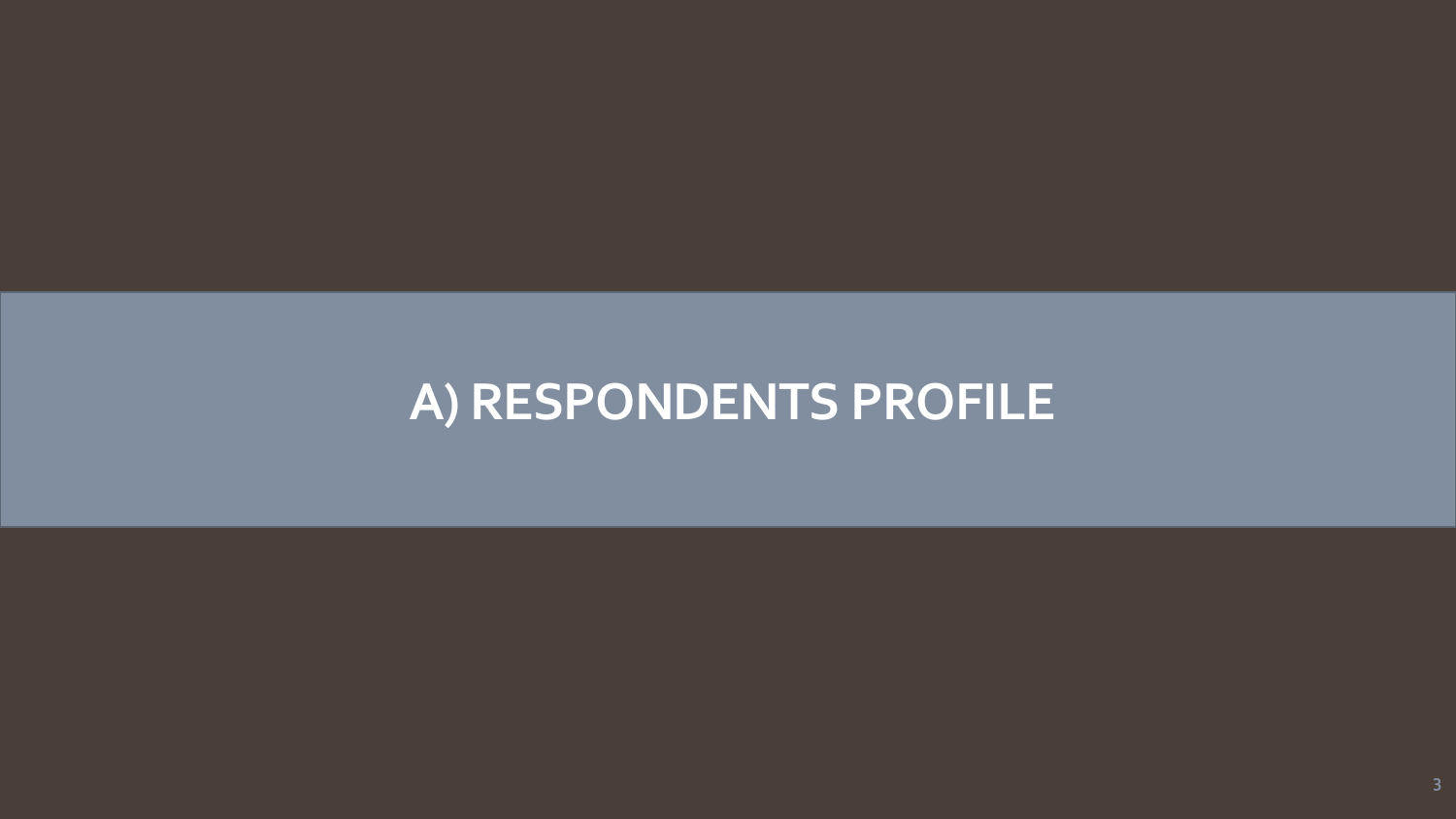## **Country of origin**

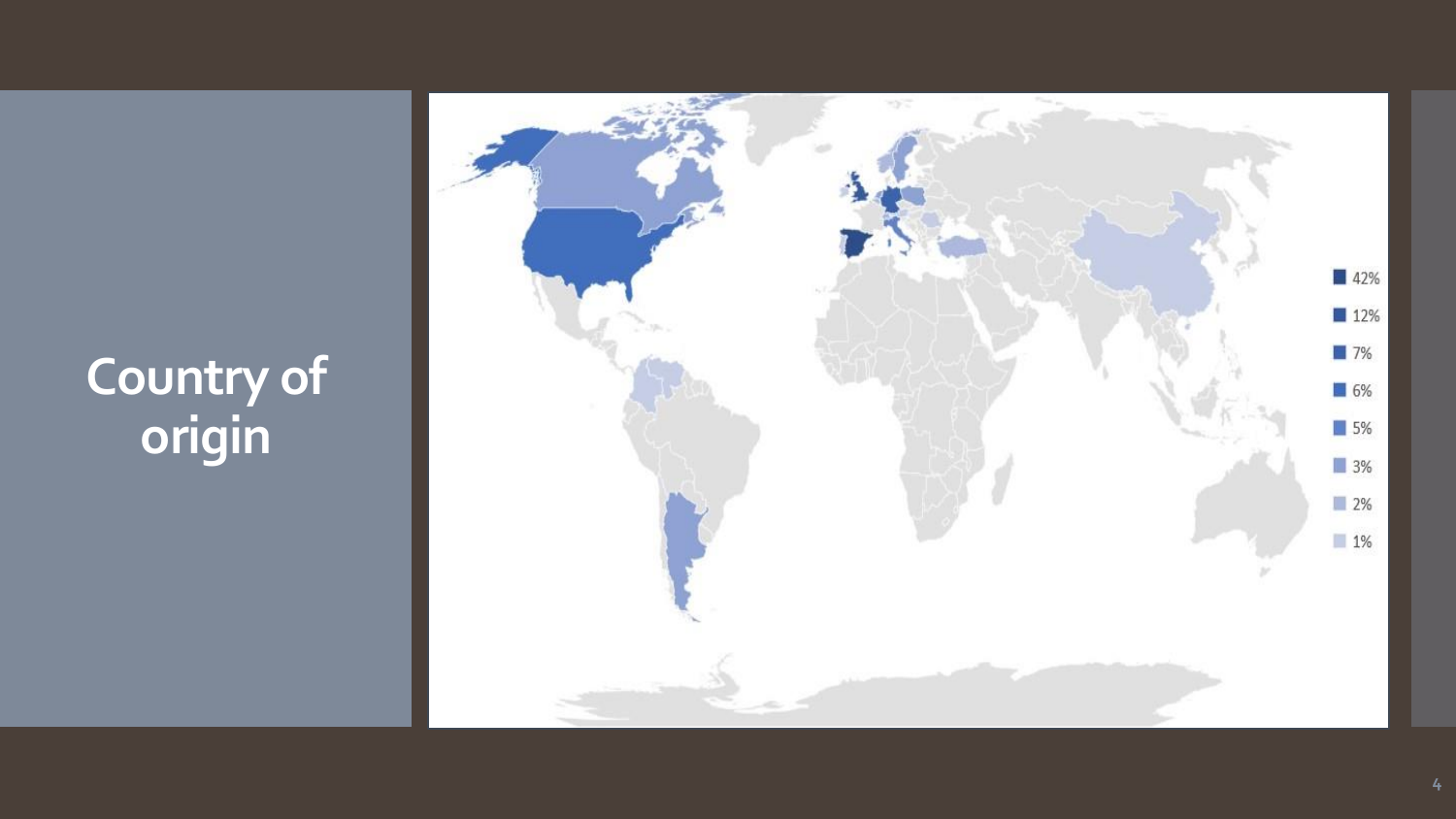# **Working languages**

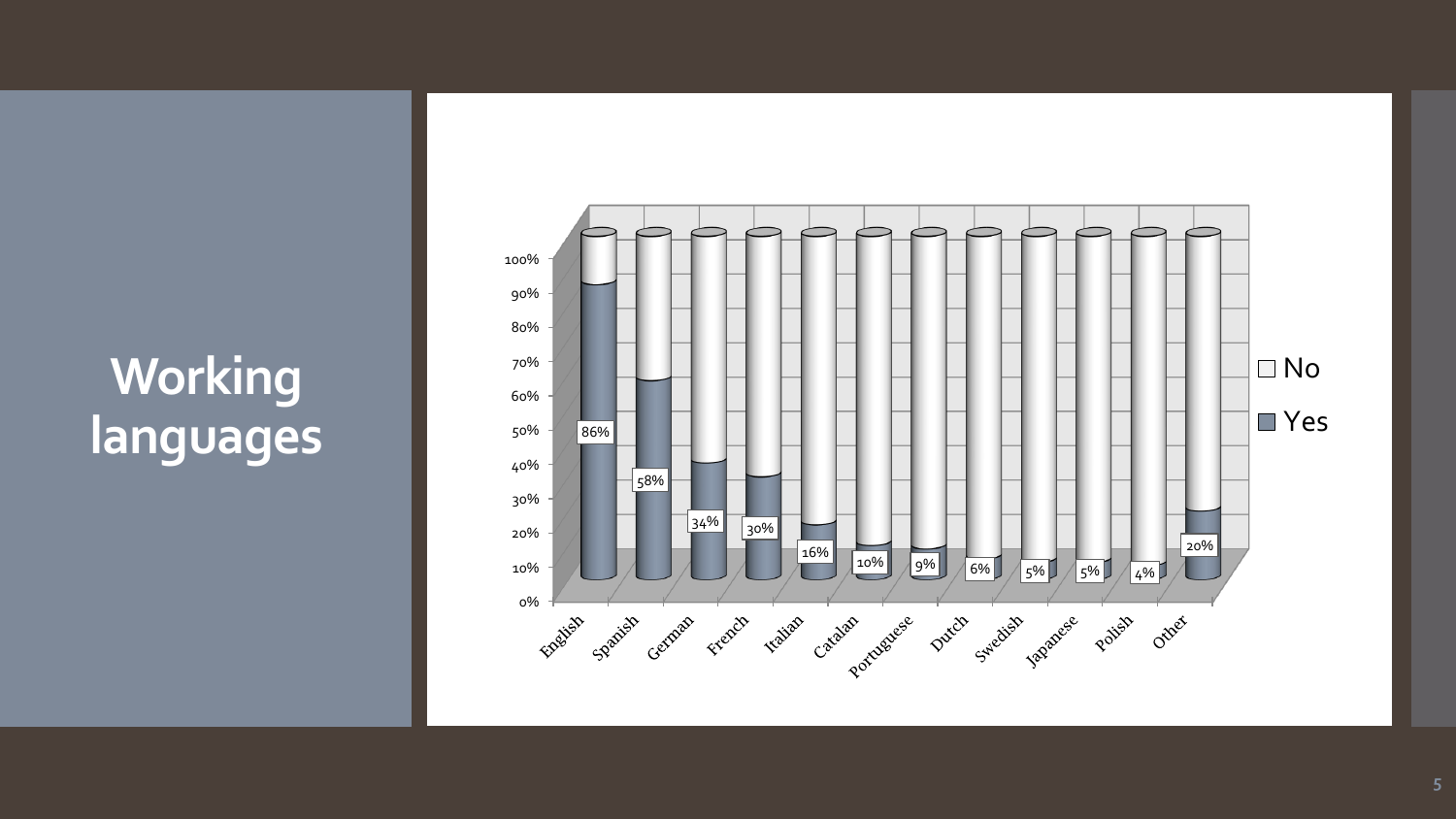### **Fields of work**

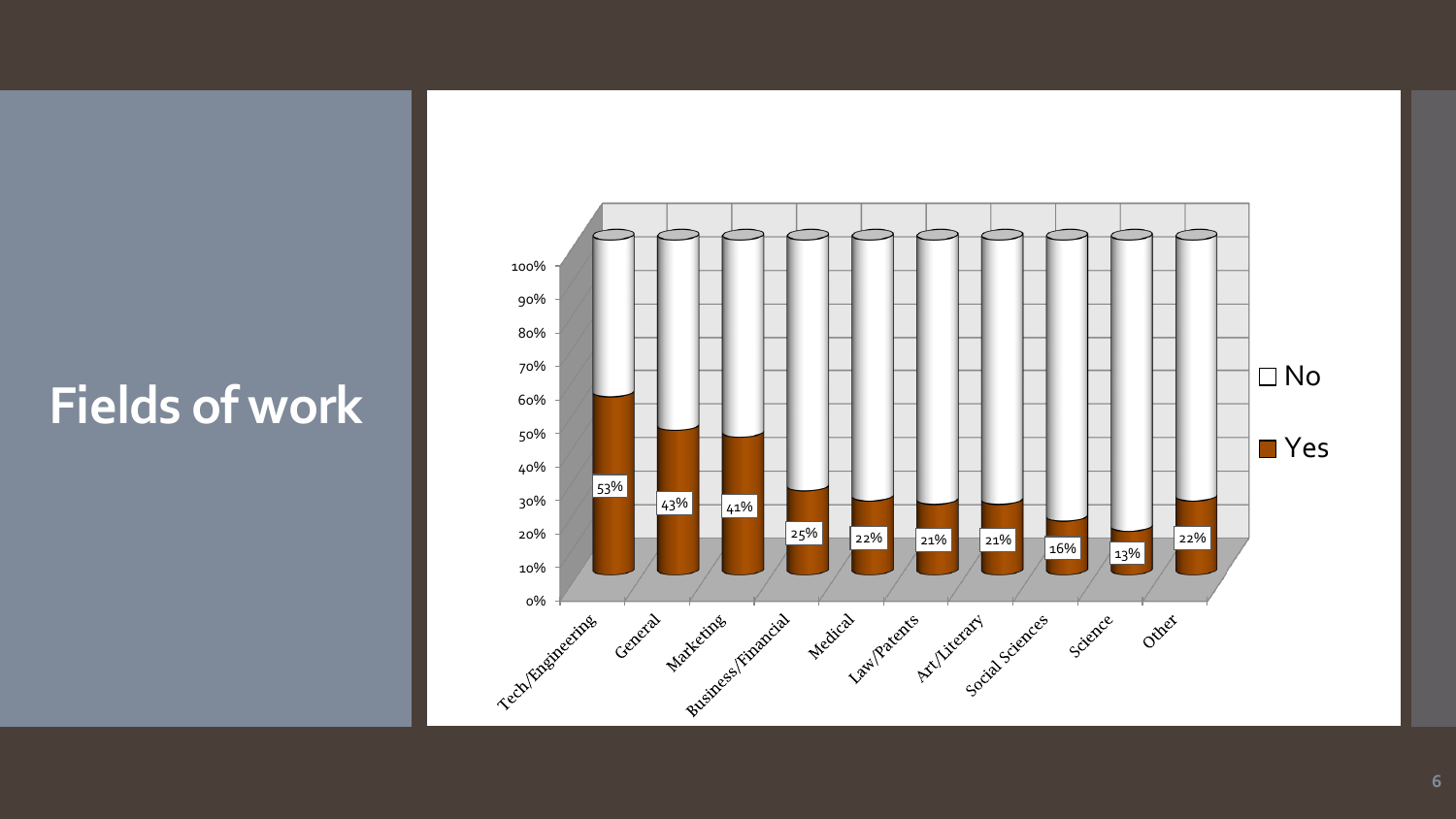#### **B) USE AND PERCEPTIONS ON MACHINE TRANSLATION**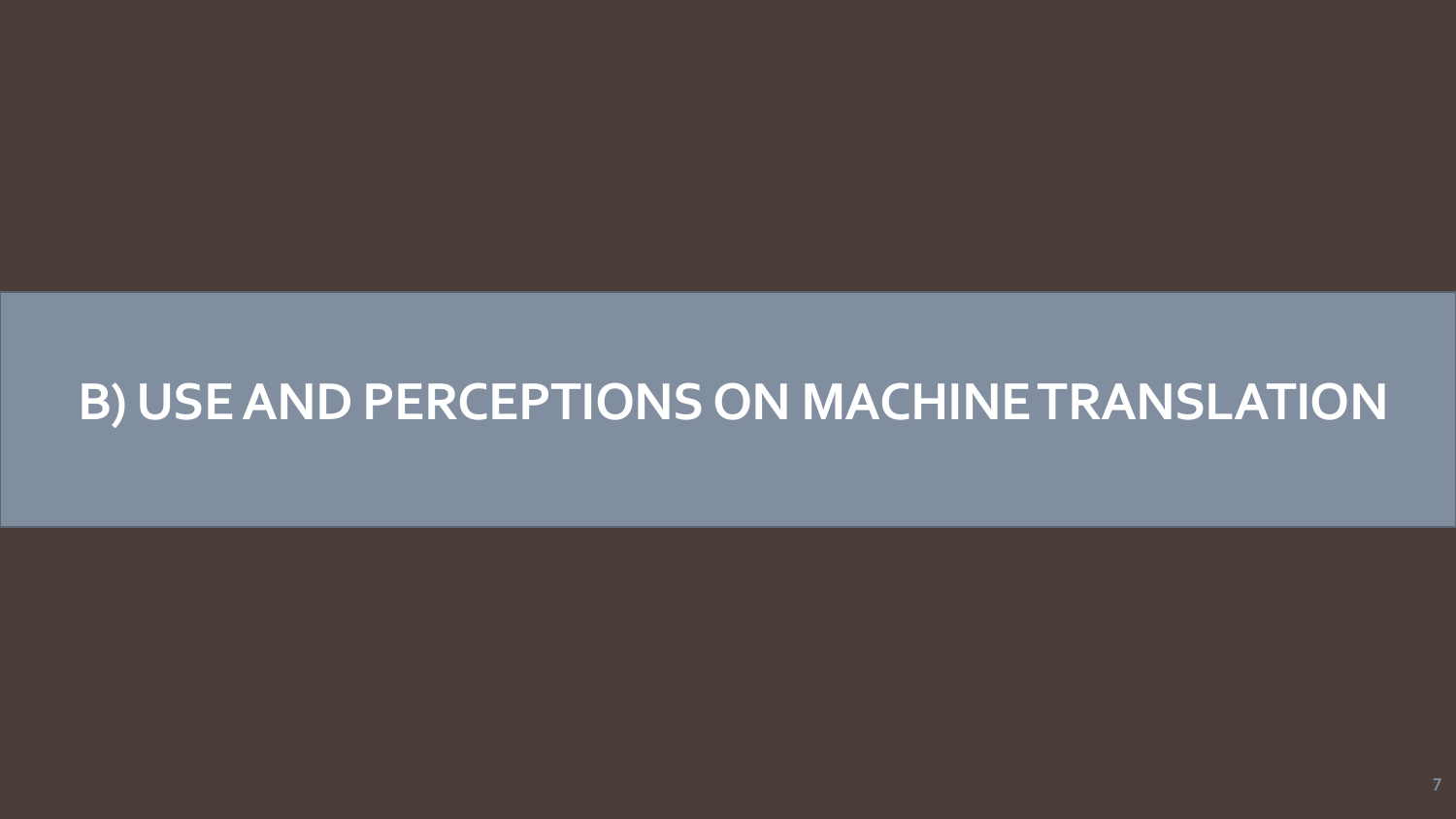**Degree of conformity with the following statements**

|                                                             | Strongly agree | Agree | Indifferent | Disagree | Strongly disagree |
|-------------------------------------------------------------|----------------|-------|-------------|----------|-------------------|
| I mistrust MT                                               | 15%            | 29%   | 16%         | 29%      | 12%               |
| I'm willing to accept PE jobs                               | 16%            | 36%   | 11%         | 18%      | 19%               |
| I believe translators could contribute to MT<br>development | 40%            | 39%   | 13%         | 6%       | $2\%$             |
| MT helps to improve my productivity as a<br>translator      | 26%            | 31%   | 17%         | 16%      | 10%               |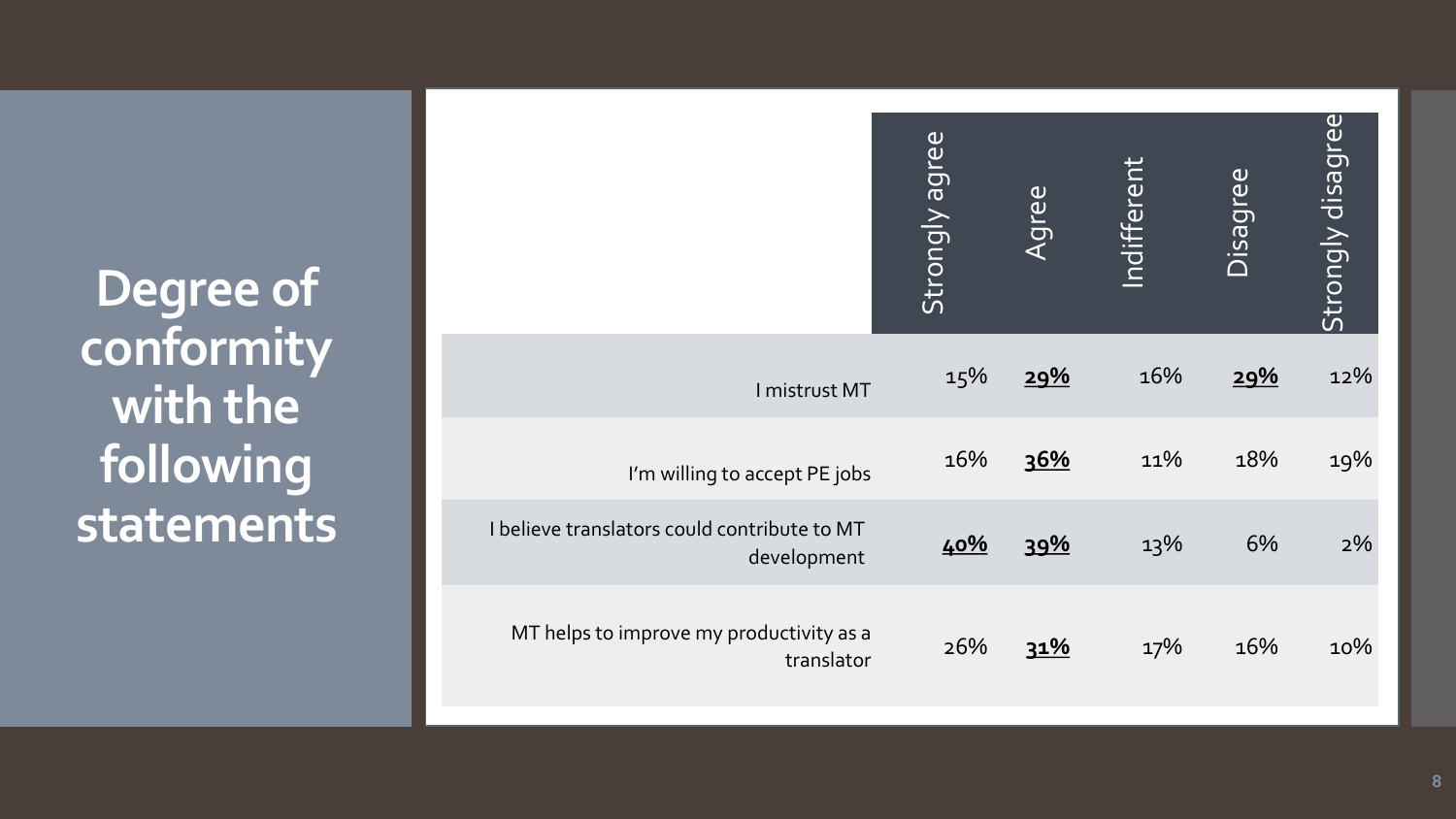**Translators' comments**

- I think mistrust comes from lack of information. I do know what MT can do, and special what it cannot do. But I wouldn't call this mistrust.

- Machine translation can offer a great help to translate specialized domains with fixed terms and structures. It can be a useful method to speed up the translation of tedious and monotonous documents. Machine translation should be regarded as a tool for translators to use, not as a substitute. Therefore, it would be very convenient that translators contribute to its development.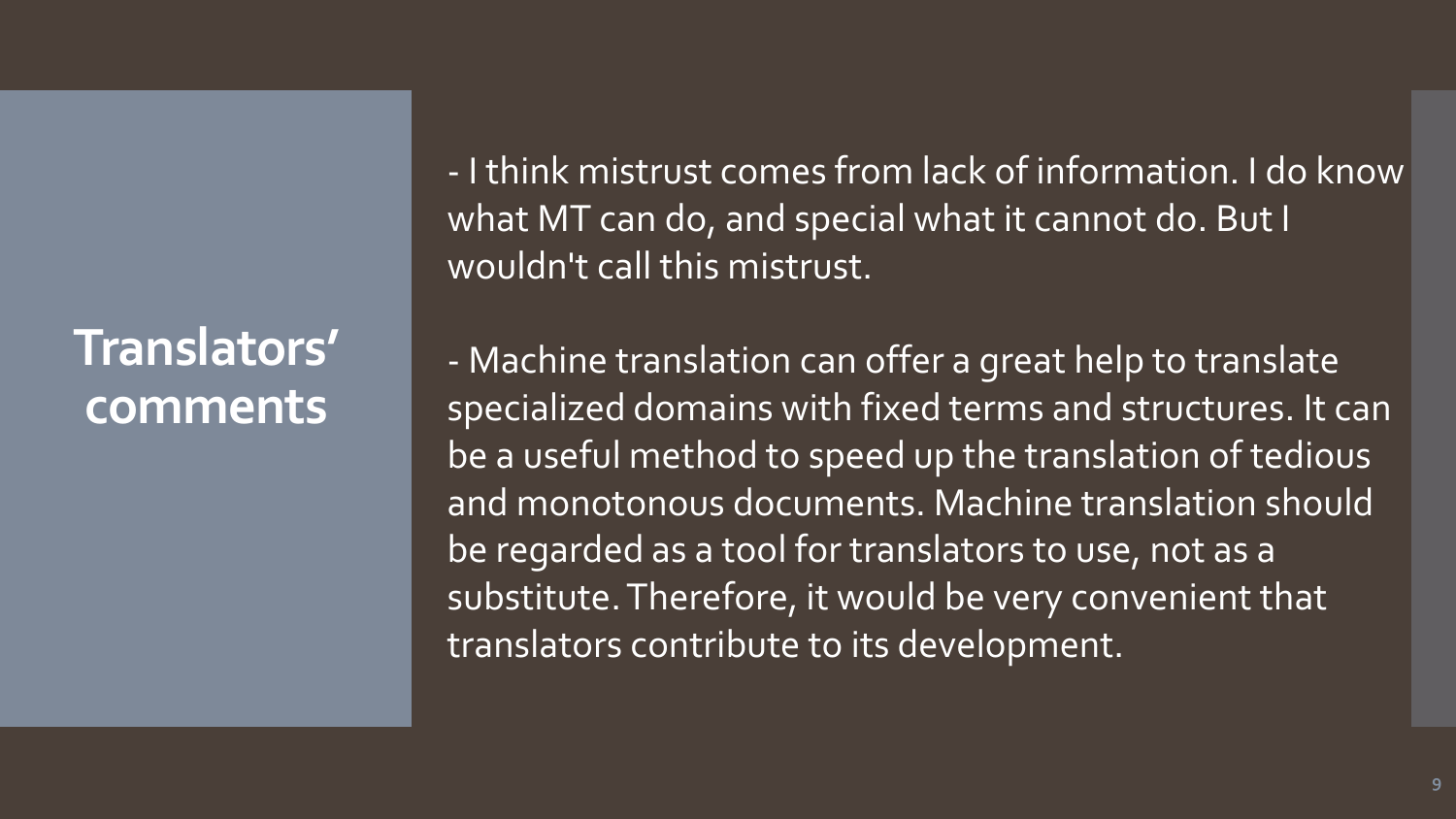**Translators' comments**

- Machine translation gives us a first glance of the content. It helps to have a translation automatically, but a poor translation. It is not ideal, I would always prefer to translate outright, but to stay competitive I have no choice but to accept MT postediting jobs.

-Acceptability of postediting jobs strongly depend on the quality of the MT engine . This information of the quality (and the type of engine as well as training corpora) shall be conveyed to the translators.

-Willing to take PE jobs, but I stopped since texts I'm offered are of too poor quality and rates are far too low for the work required. Agencies totally overestimate the quality of their MT's.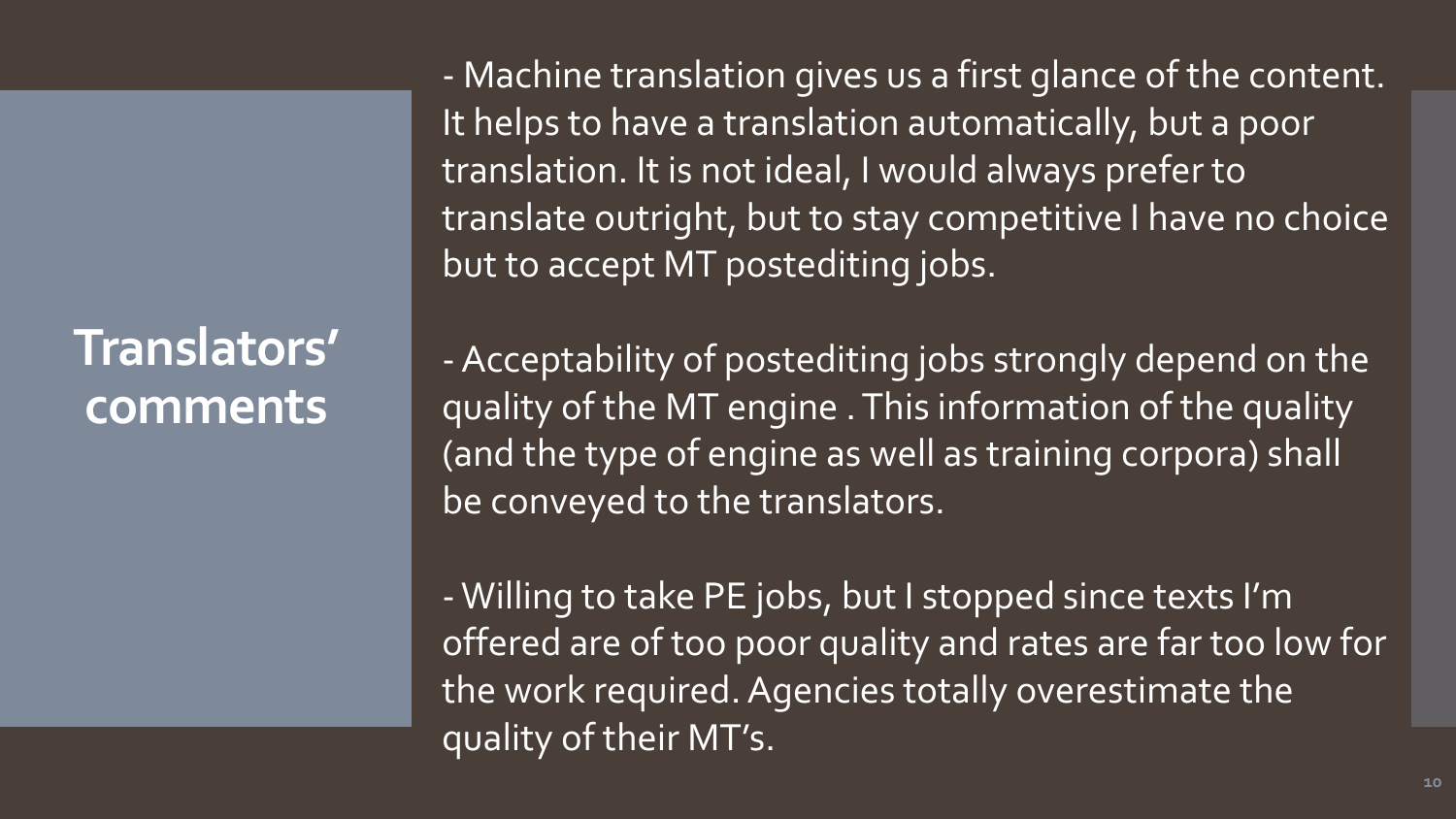**Use of MT**  systems 137%

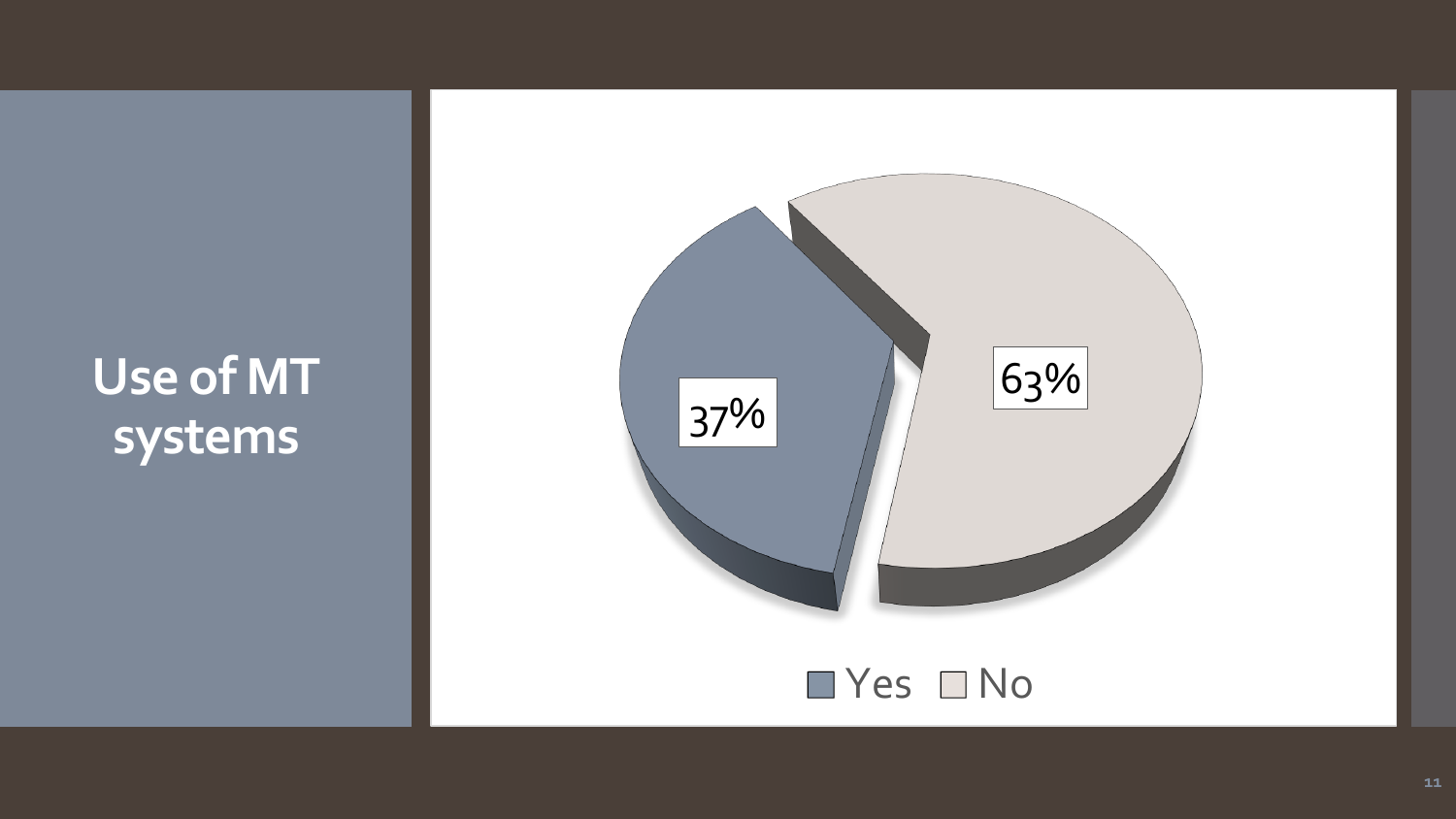# **Type of MT system**

**(78 affirmative responses)**

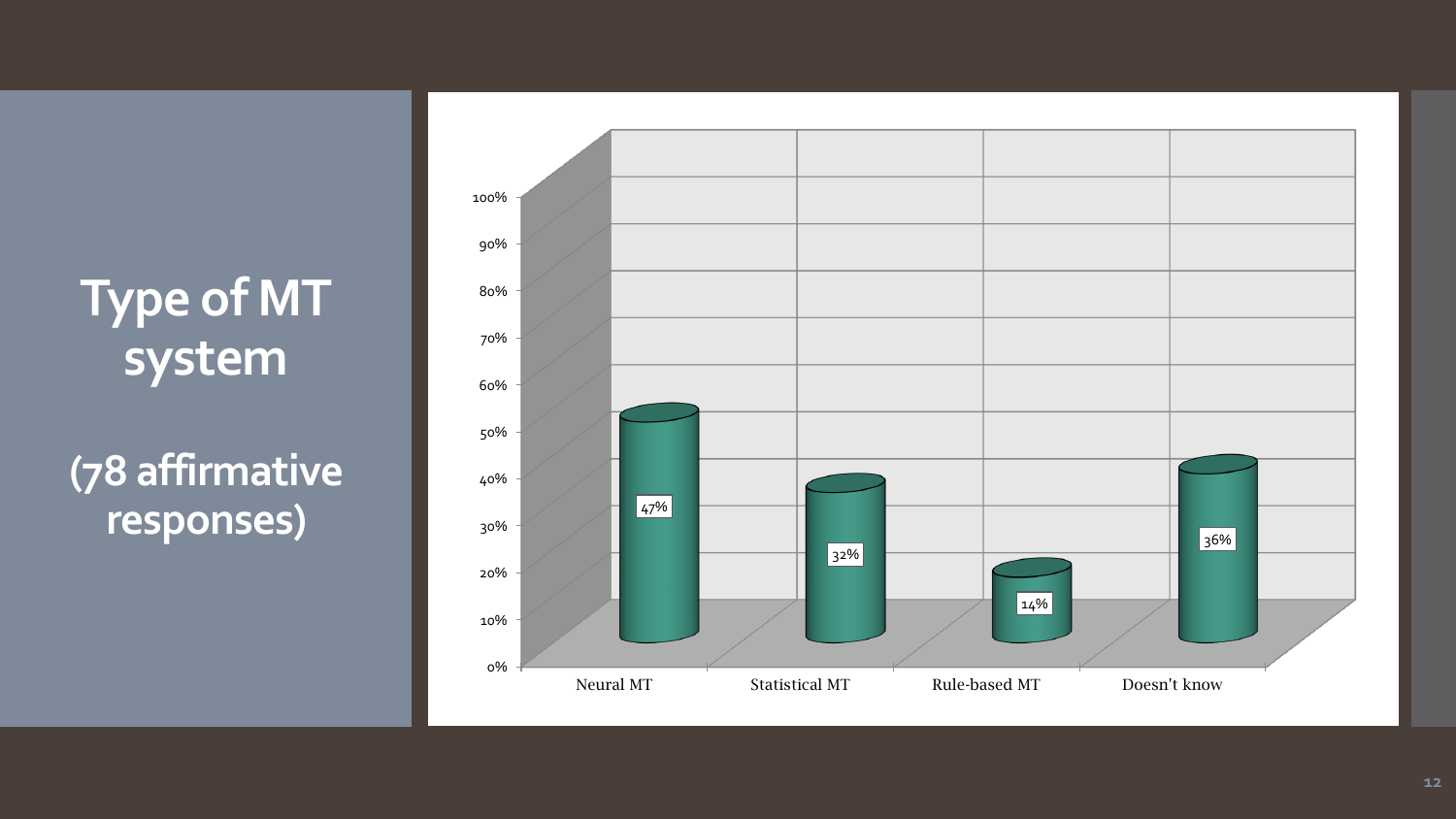**Preferred systems**

- 1. Deepl
- 2. Google Translator API
- 3. SDL Trados
- 4. Proprietary of the company (developed inhouse)
- 5. eTranslation, Memsource, Open NMT, Softcatalà, Systran, Yandex, among others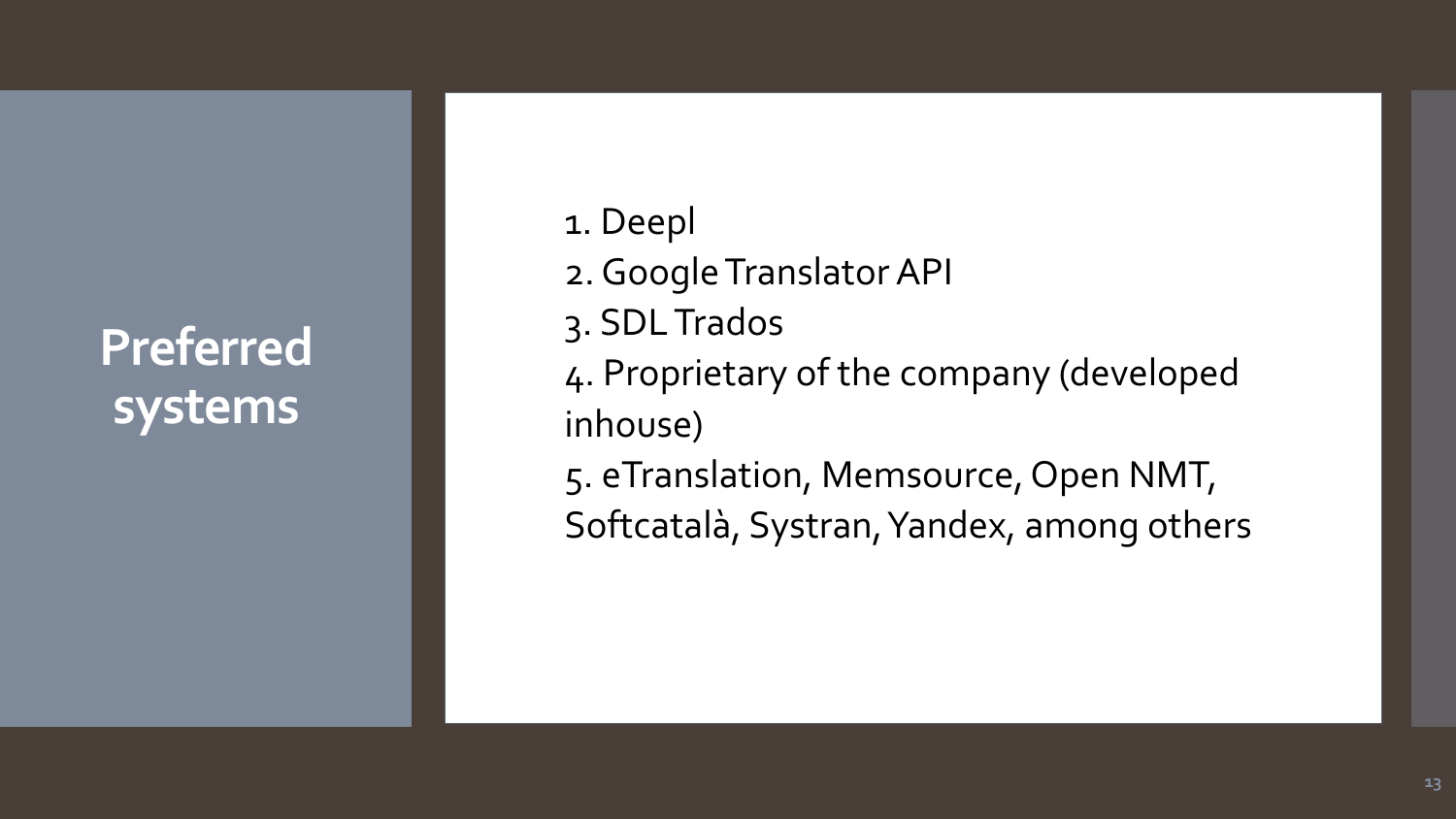**Method to track productivity when using MT**

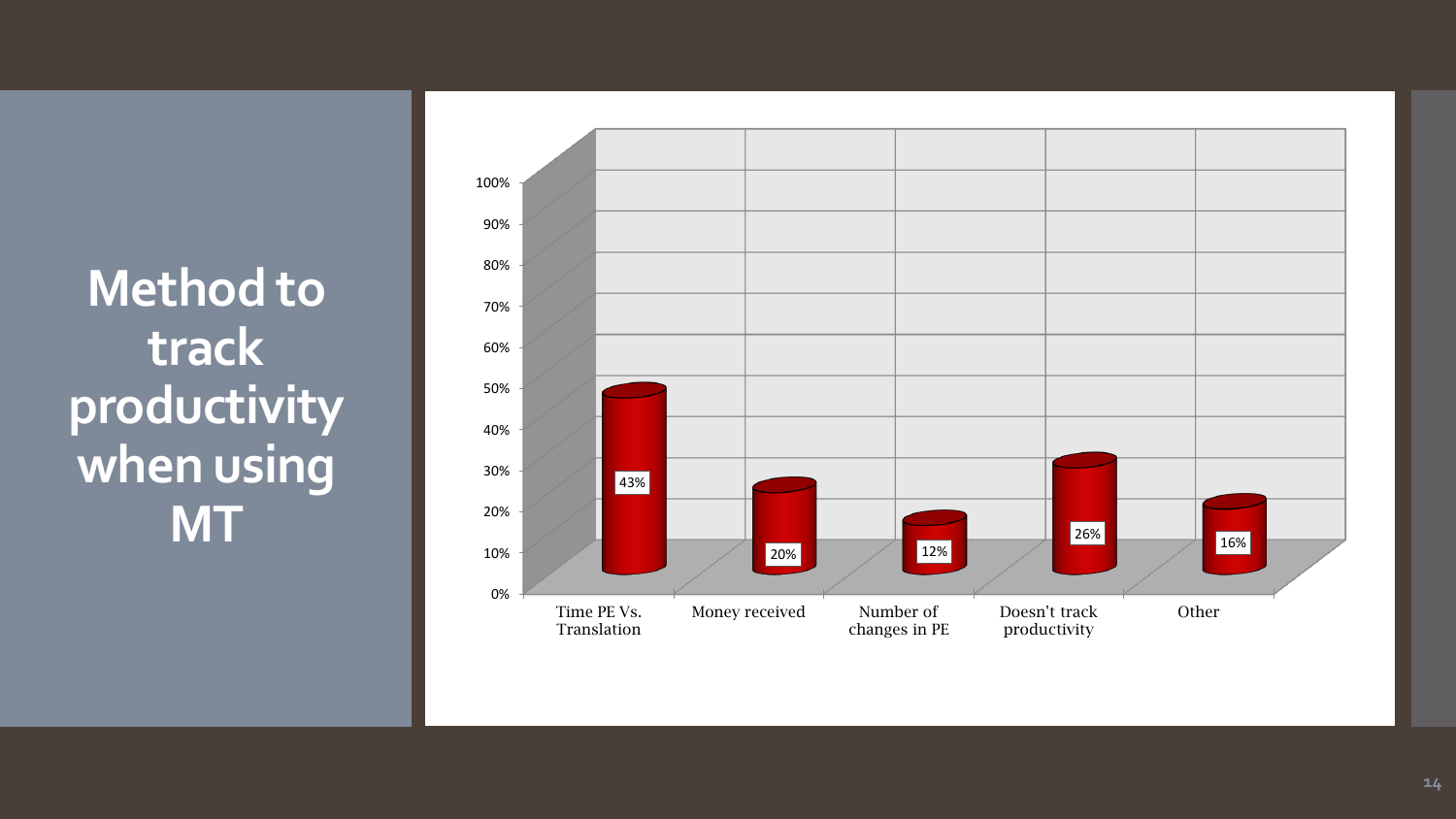**Importance of productivity measures when deciding whether or not to use MT**

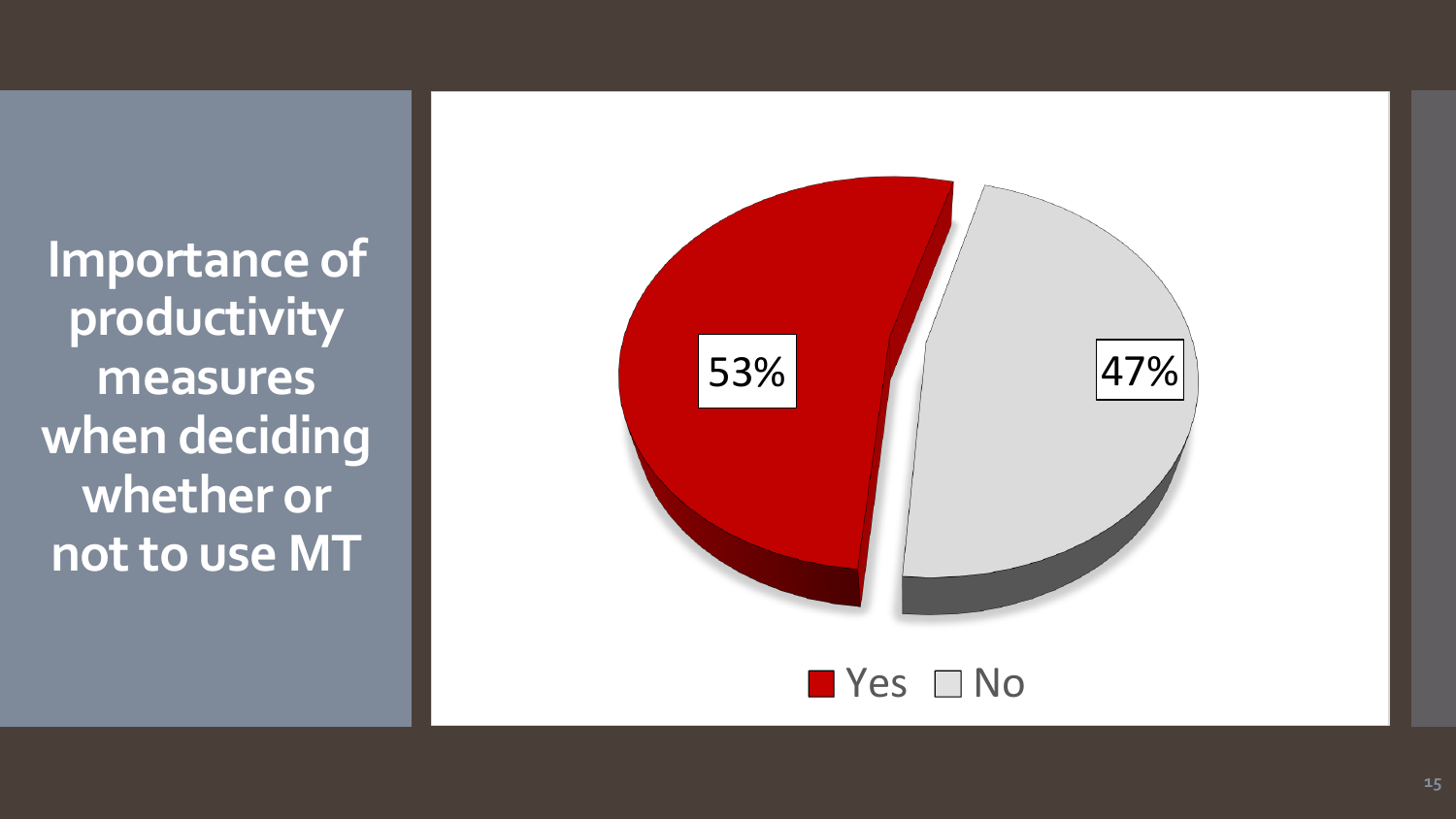**Use of automatic quality indicators to evaluate the quality of MT**

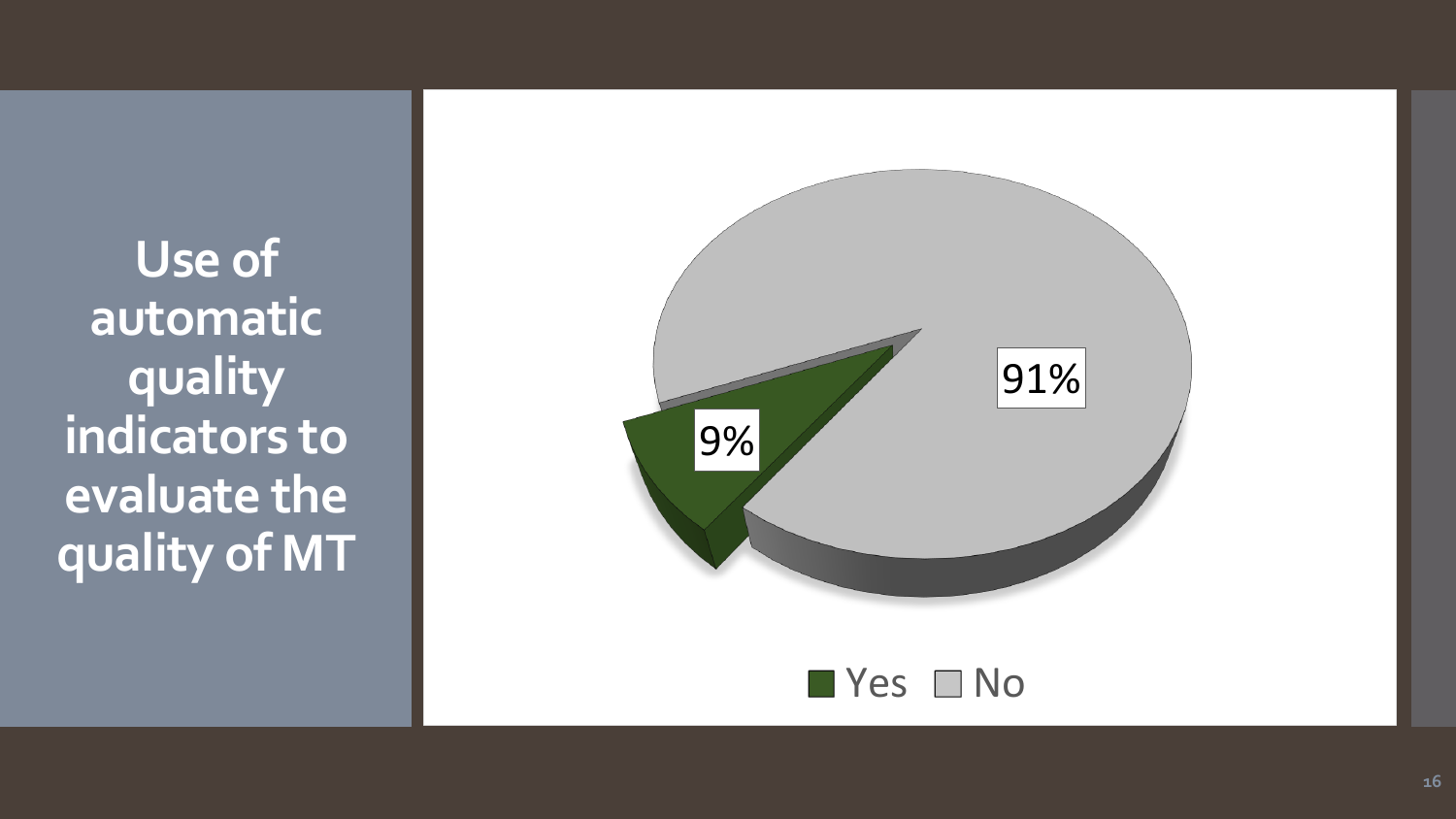**Type of automatic quality indicator**

**(12 affirmative responses)**

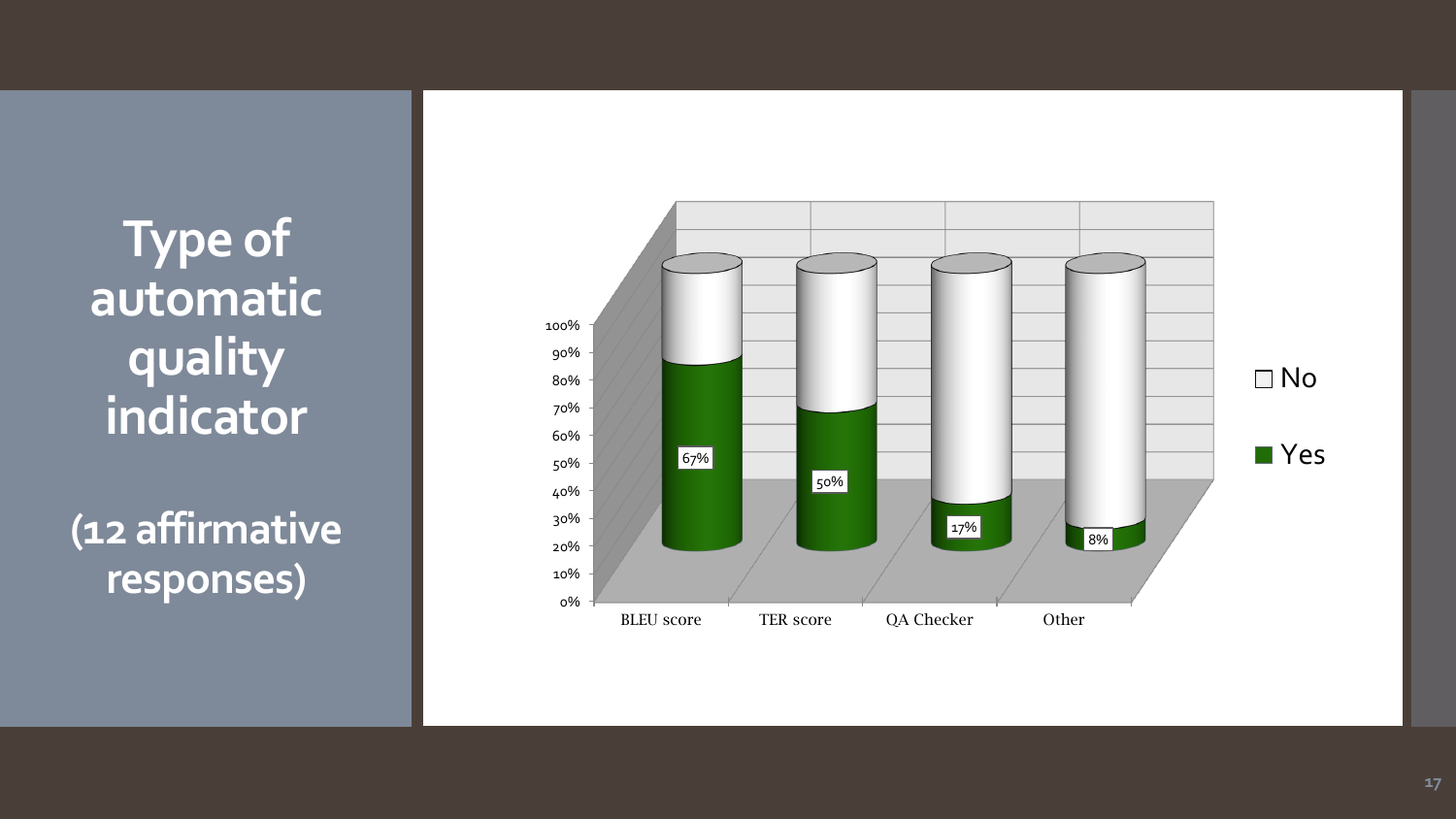**Automatic quality indicators are useful for predicting translation effort**

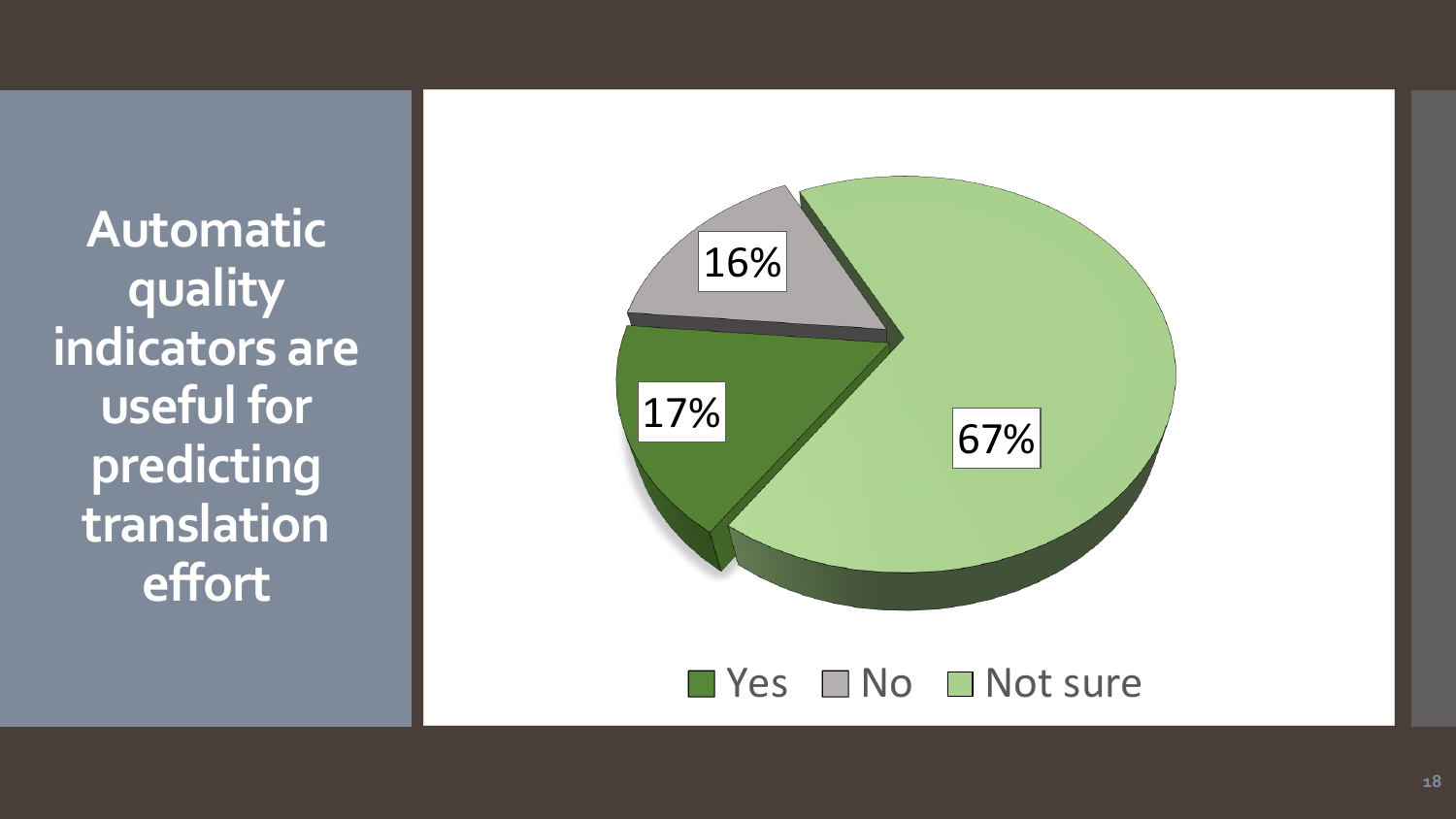**Translators' comments**

- I understand that these measures are not yet well adapted to NMT so it's hard to tell whether they are useful for this technology.

-Yes but in a professional context, they may not be sufficient. The company that aims to use MT shall keep tracking the productivity gains of MT in real projects and decide if the engine is performing sufficiently.

- BLEU and TER are useful to have a general idea of the overall quality, but sometimes their scores can be misleading especially for NMT.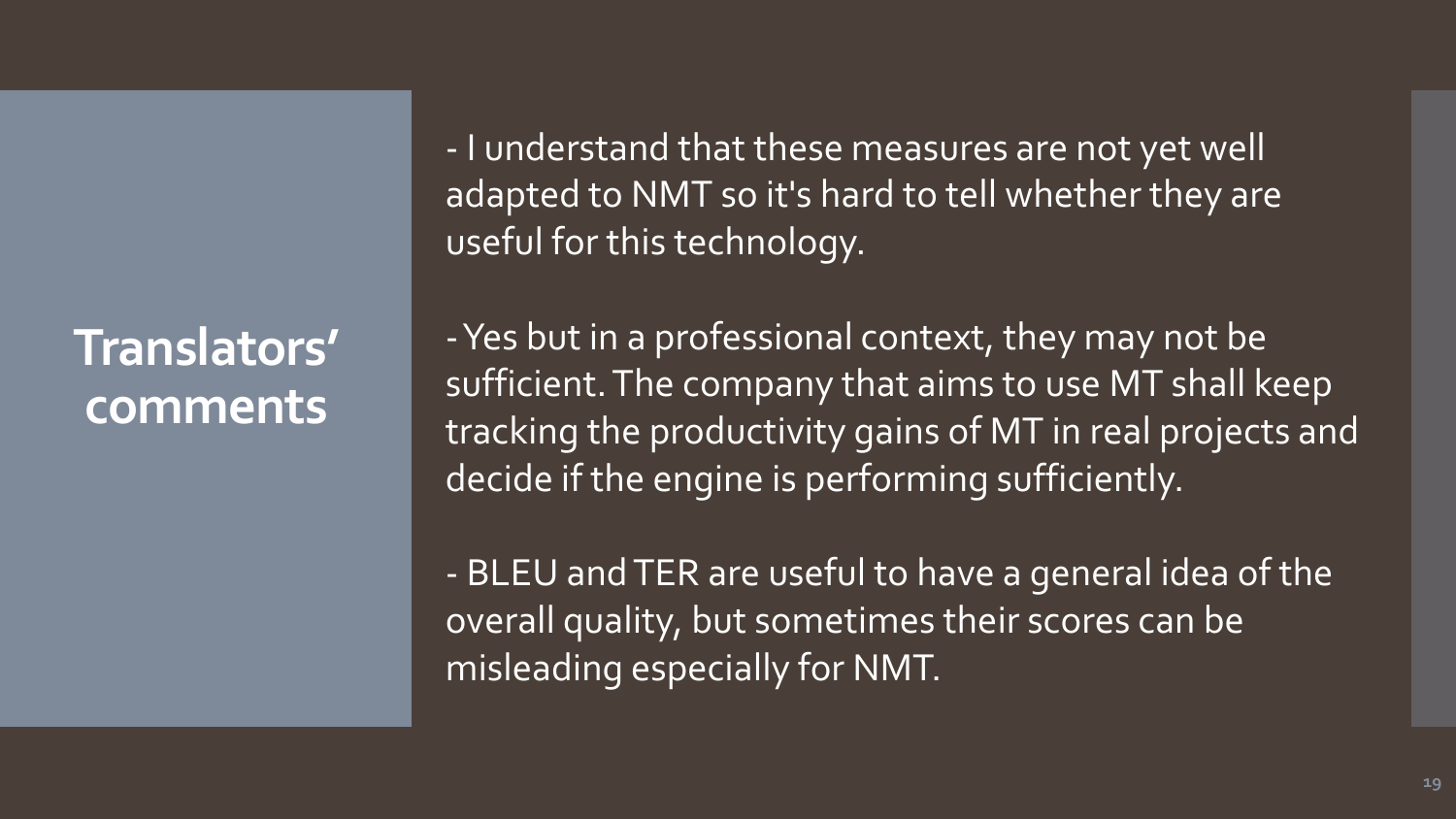**Translators' comments**

-A reliable quality measure is desperately needed to work out approximate time needed to do the job and an appropriate pay.

- Better than nothing but worse than human evaluation.

- Such predictions can only be based on prior translations and would only be valuable for very similar new jobs.

-The thing is that they do not "predict". I must have generated the post-edited reference first to then see the BLEU or TER score of the raw MT output. I would like to have a more reliable predictive metric as such.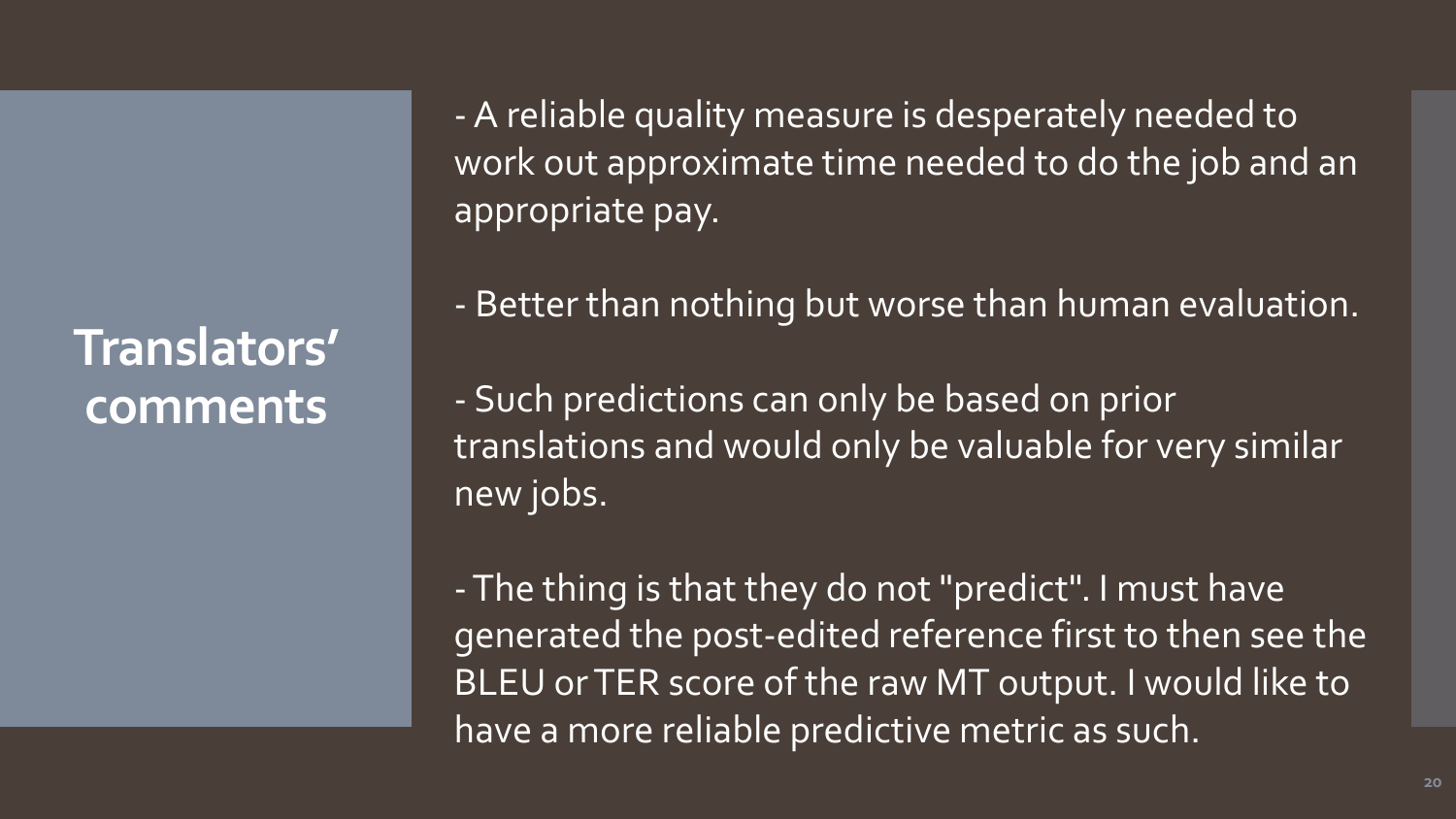**Most annoying errors delivered by MT**

- Difficulty to identify contexts  $\times$
- Terminology  $\times$
- Literal translation  $\times$
- Synonyms  $\times$
- Collocations  $\times$
- **Nonsense translations**  $\times$
- × Ambiguity, polysemic errors
- $\times$  False Friends
- **Missing negations**  $\times$
- x In large sentences, nonsense MT output
- Lack of fluency  $\times$
- $\times$  Numbers in the wrong place
- Grammar mistakes  $\times$
- Proper names and toponyms  $\times$
- **Misunderstandings**  $\pmb{\times}$
- **Idiomatic expressions**  $\times$
- Subtle, non-evident errors ×
- Word order  $\times$
- Genre errors  $\times$
- Lack of accuracy  $\times$
- Unknown words  $\times$
- Repetitions  $\times$
- Metaphors, etc. ×
- **Omissions**  $\times$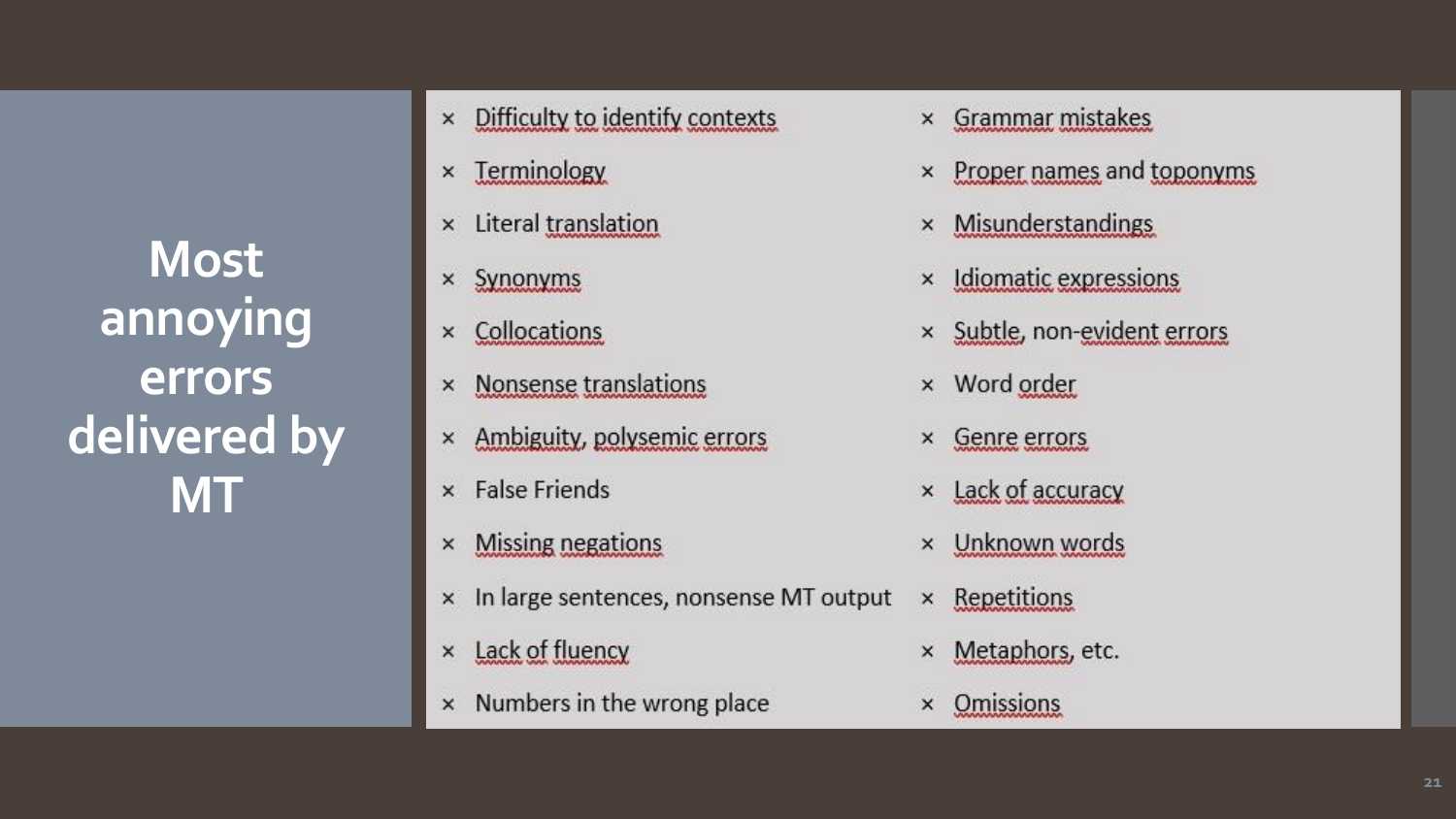## **Level of pressure to use MT**

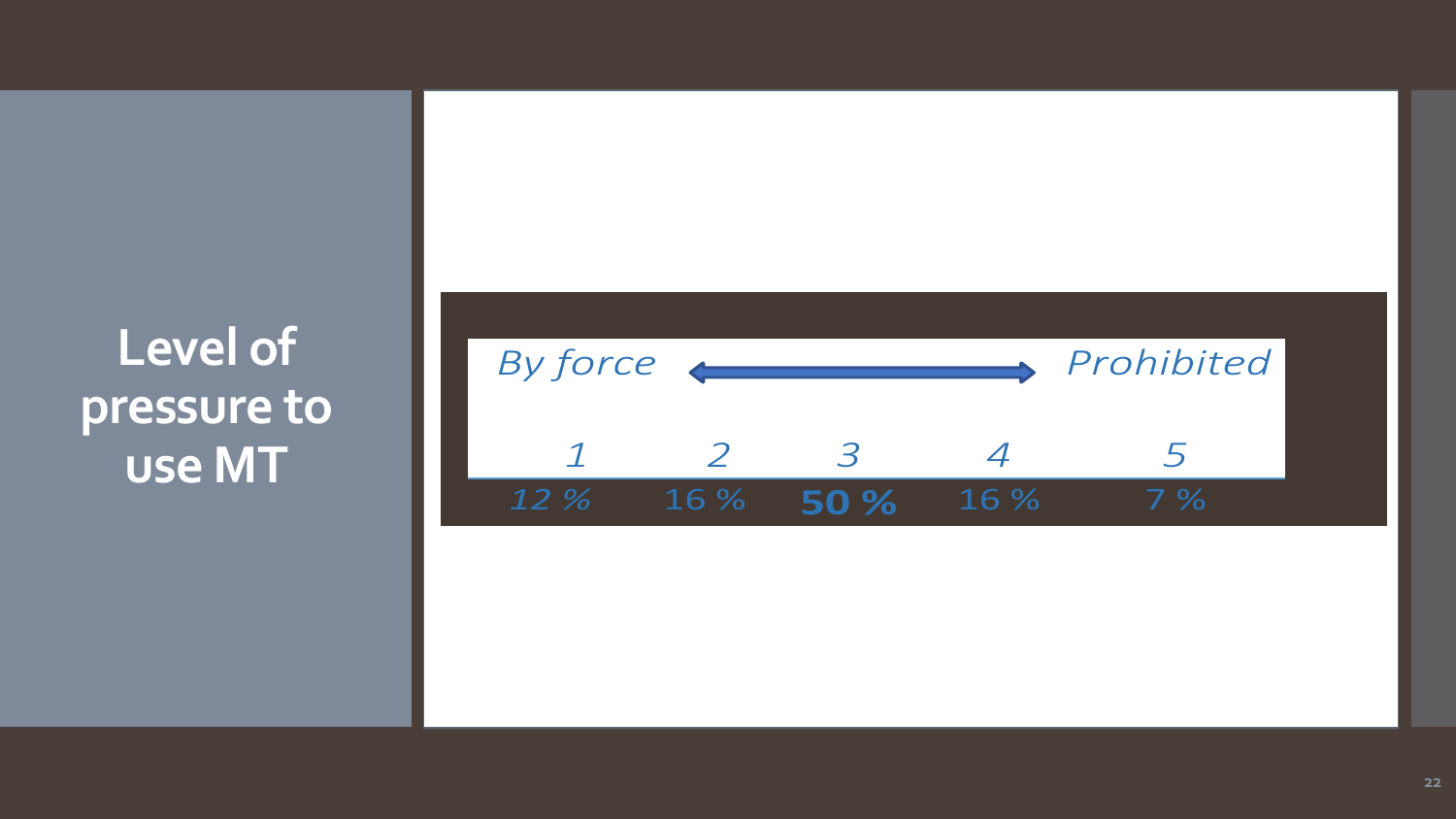## **Sources of pressure**

**(97 responses)**

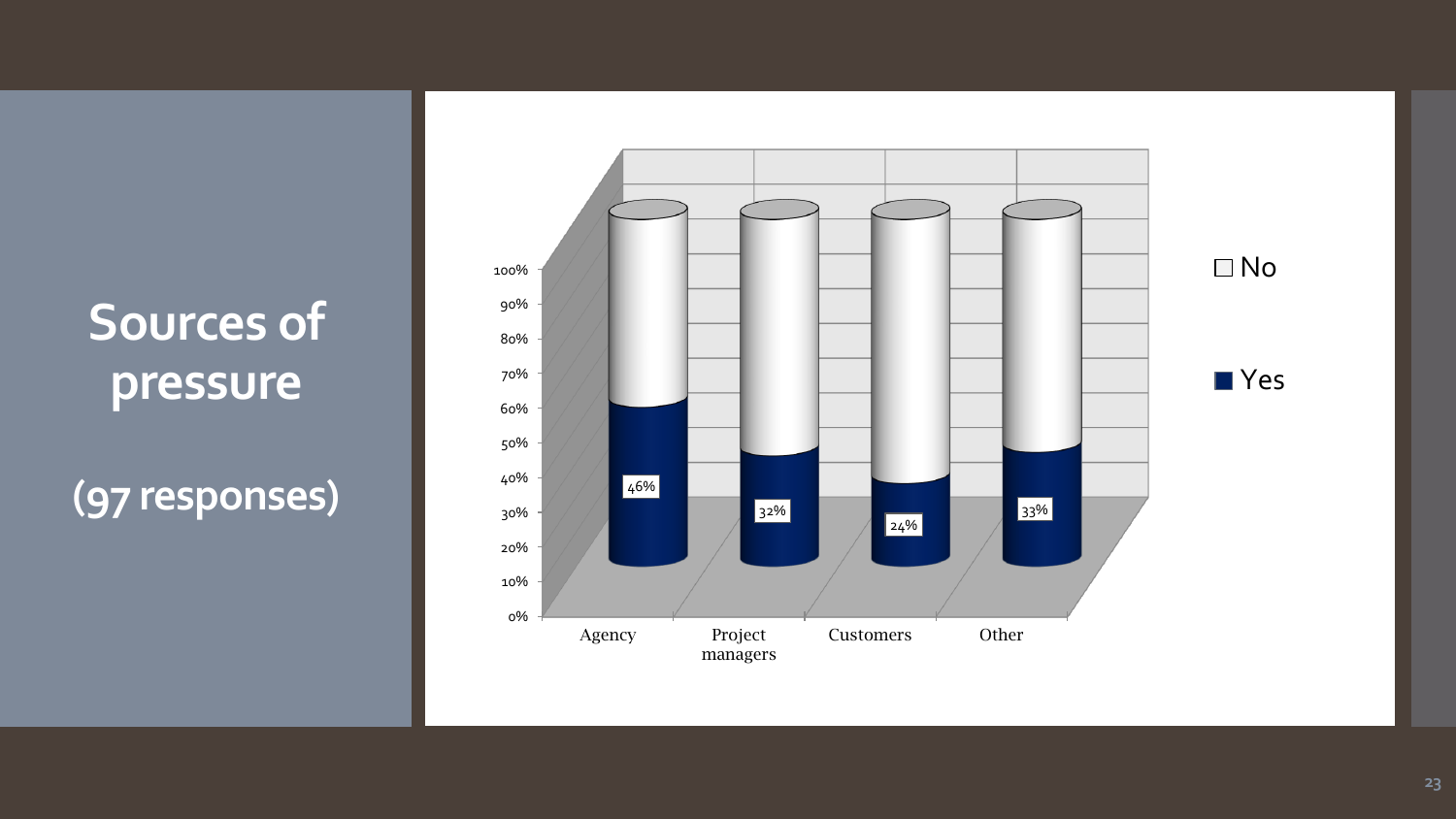**How often the translators' needs about MT are heard**